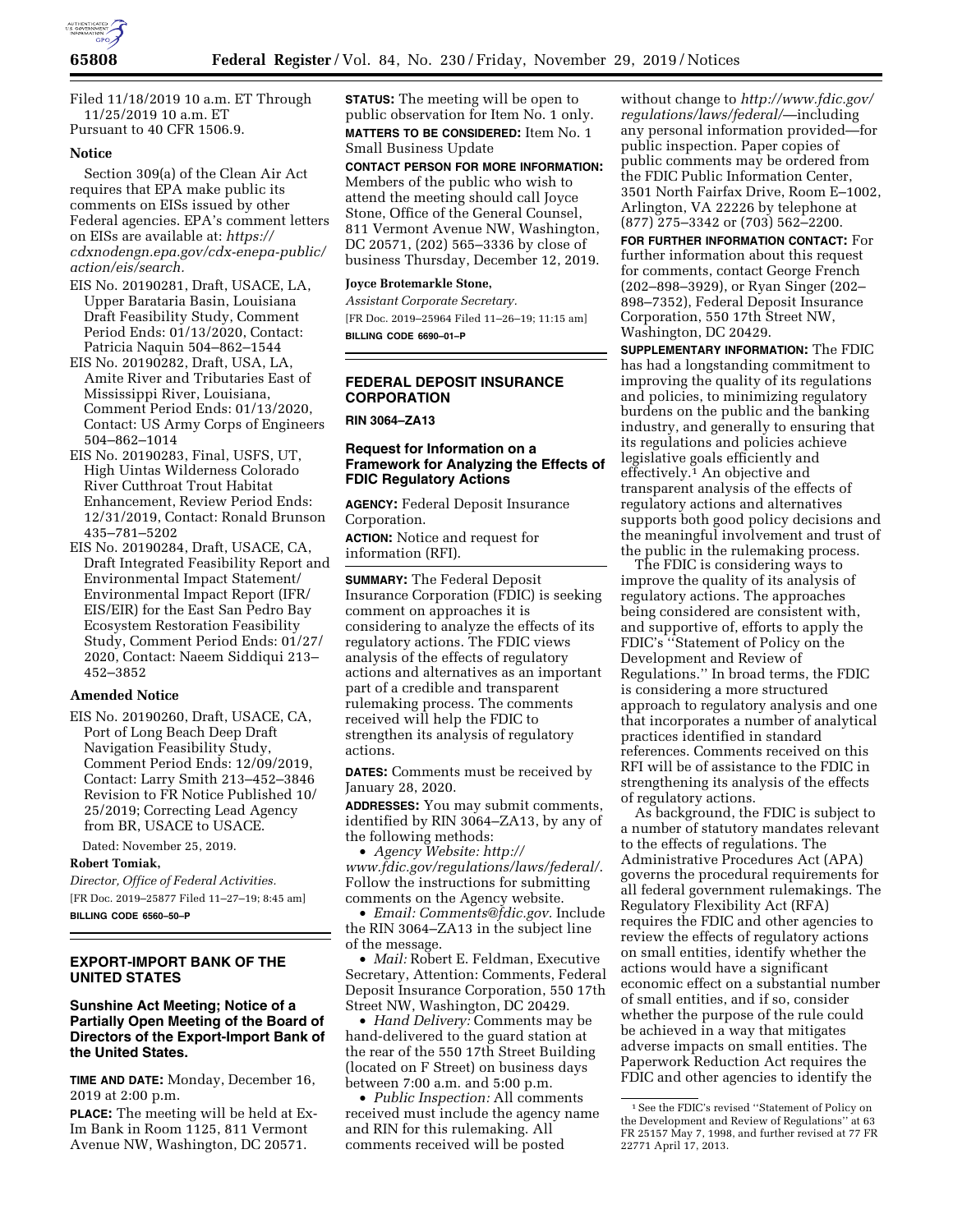paperwork burdens of regulatory actions. The Congressional Review Act (CRA) requires the FDIC, or any agency promulgating a rule covered by that Act, to submit a report to each House of Congress and to the Comptroller General, that contains a copy of the rule, a concise general statement describing the rule (including whether it is a major rule), and the proposed effective date of the rule. Congress has the ability to review the rule, and potentially disapprove it. The Office of Management and Budget (OMB) determines whether regulatory actions are ''major rules'' for purposes of the CRA. The FDIC assists the OMB by providing, for each final rule, analysis and recommendations regarding whether that rule should be deemed major.

The FDIC performs all statutorily required analyses in connection with its rulemakings. The FDIC's intention to improve the quality of its analysis of regulatory actions is not in response to any specific statutory mandate, but in the belief that robust analysis can enhance decision making and regulatory transparency. While this RFI is primarily directed toward issues of analytical content, the FDIC also is considering improvements to its internal approaches to developing the analysis. Issues under consideration include procedures for inclusion of regulatory analysis staff on rule teams at a sufficiently early stage of the rulemaking process, procedures for reviewing the analysis, processes for seeking information from stakeholders, as appropriate, prior to the proposed rule stage, and processes for retrospective analysis of the effects of regulations.

While the FDIC is an independent regulatory agency and is not required to follow OMB's guidance with regard to regulatory analysis, the FDIC nonetheless views OMB Circular A–4 (henceforth, A–4 or Circular A–4) as a useful set of general principles regarding regulatory analysis.2 The approaches the FDIC is considering draw in part on principles set forth in A–4, as well as other published discussions of regulatory analysis.3 It is

noted, however, that A–4 draws its examples generally from health, safety and environmental regulation, and does not explicitly address banking or financial regulation. Professional judgment is needed to apply A–4's principles to the analysis of bank regulation.

A unique feature of the notices of rulemaking for banking regulations is that some are published by individual agencies and others are published jointly by multiple agencies. For joint rules, the statutorily required analyses contained in the ''administrative law matters'' (or similarly titled) section of the preamble are conducted by each participating agency in satisfaction of its legal mandates and labeled as such, while the common preamble represents the participating agencies' agreed joint statement about the rule. The analysis presented in the common preambles of interagency rules accordingly reflects interagency agreement.

The remainder of this RFI describes a conceptual template for organizing the issues typically arising in bank regulation, and analyzing effects in a manner consistent with general principles for regulatory analysis. The conceptual template is a guide to analysis only in the sense of discussing the types of issues that ought to be considered in any regulatory analysis: It is difficult to be more specific in advance given the diversity of regulatory actions the FDIC undertakes. Moreover, the ability to quantify the costs, benefits and effects of regulations can be limited both by a lack of data, and by a lack of knowledge or agreement among economists about relevant channels of cause and effect or future behavioral responses. The remainder of the document should thus be understood as outlining a view of the type of regulatory analysis that should be conducted to the extent feasible. Comments are solicited on the conceptual framework in general and its individual elements.

# **Economic Analysis of FDIC Rulemakings**

The FDIC is considering including the following in its rulemaking actions: A statement of the need for the proposed action; the identification of a baseline against which the effects of the action are compared; the identification of alternative regulatory approaches; and an evaluation of the benefits and costs from all major stakeholder perspectives,

that includes qualitative discussion, and quantitative analysis where relevant and practicable, of the proposed action and the main alternatives identified by the analysis. Moreover, the analysis should be transparent about its assumptions and significant uncertainties.4

#### *The Need for an Action*

The need for regulatory actions can arise from the need to implement or interpret statutory mandates, improve government processes, address market failures,<sup>5</sup> or otherwise address specific problems that have become evident and suggest the need to change, add or remove specific regulations. For discretionary actions, an agency's determination that it needs to take that action is a judgment it has arrived at based on the totality of the available information. A rulemaking action should include a concise summary of why the agency believes that the action is needed.

#### *Defining a Baseline*

The analysis of a regulatory action should be explicit about the baseline against which the effects of the rule are compared. Broadly speaking, the appropriate question for the analysis is how the ''world with the rule'' would compare to the ''world without the rule.'' For the analysis or evaluation of an alternative, comparisons should generally be between that alternative and the proposed or adopted regulatory action. The body of extant banking and financial regulation—but as discussed below, generally not including proposed rules—should be part of the baseline. Also, since any comparisons between the rule and the baseline will be relevant only for entities that are affected by the action, the analysis of every regulatory action should identify the set of regulated entities and other affected parties.

Questions can arise when selecting a baseline for rules that implement statutory requirements. It is sometimes noted that the ''world without the rule'' would still include the statute that the rule is implementing. By this reasoning, the rule itself could be viewed as having minimal effects even when the statute

<sup>2</sup>Office of Management and Budget, Circular A– 4, ''Regulatory Analysis,'' September 17, 2003.

<sup>3</sup>See also ''Current Guidance on Economic Analysis in SEC Rulemaking'' available at *[https://](https://www.sec.gov/page/dera_economicanalysis) [www.sec.gov/page/dera](https://www.sec.gov/page/dera_economicanalysis)*\_*economicanalysis;* and U.S. Commodity Futures Trading Commission, Staff Guidance on Cost-Benefit Considerations for Final Rulemakings under the Dodd Frank Act, (May 13, 2011) in U.S. Commodity Futures Trading Commission Office of the Inspector General, *A Review of Cost-Benefit Analyses Performed by the Commodity Futures Trading Commission in Connection with Rulemakings Undertaken Pursuant* 

*to the Dodd Frank Act,* June 13, 2011 at 34–45, available at *[http://www.cftc.gov/ucm/groups/](http://www.cftc.gov/ucm/groups/public/@aboutcftc/documents/file/oig_investigation_061311.pdf)  [public/@aboutcftc/documents/file/oig](http://www.cftc.gov/ucm/groups/public/@aboutcftc/documents/file/oig_investigation_061311.pdf)*\_ *[investigation](http://www.cftc.gov/ucm/groups/public/@aboutcftc/documents/file/oig_investigation_061311.pdf)*\_*061311.pdf.* 

<sup>4</sup>This broad organizational outline is consistent with approaches described in OMB Circular A–4.

<sup>5</sup> ''Market failure'' is an economics term that refers to situations where the operation of a free market leads to an inefficient allocation of goods and services, or put another way, where individually rational decisions lead to irrational outcomes for a group. For example, deposit insurance can be viewed as a response to the market failure of bank runs, in which individually rational decisions to withdraw funds can cascade and lead to the collectively suboptimal outcome of large numbers of liquidity failures.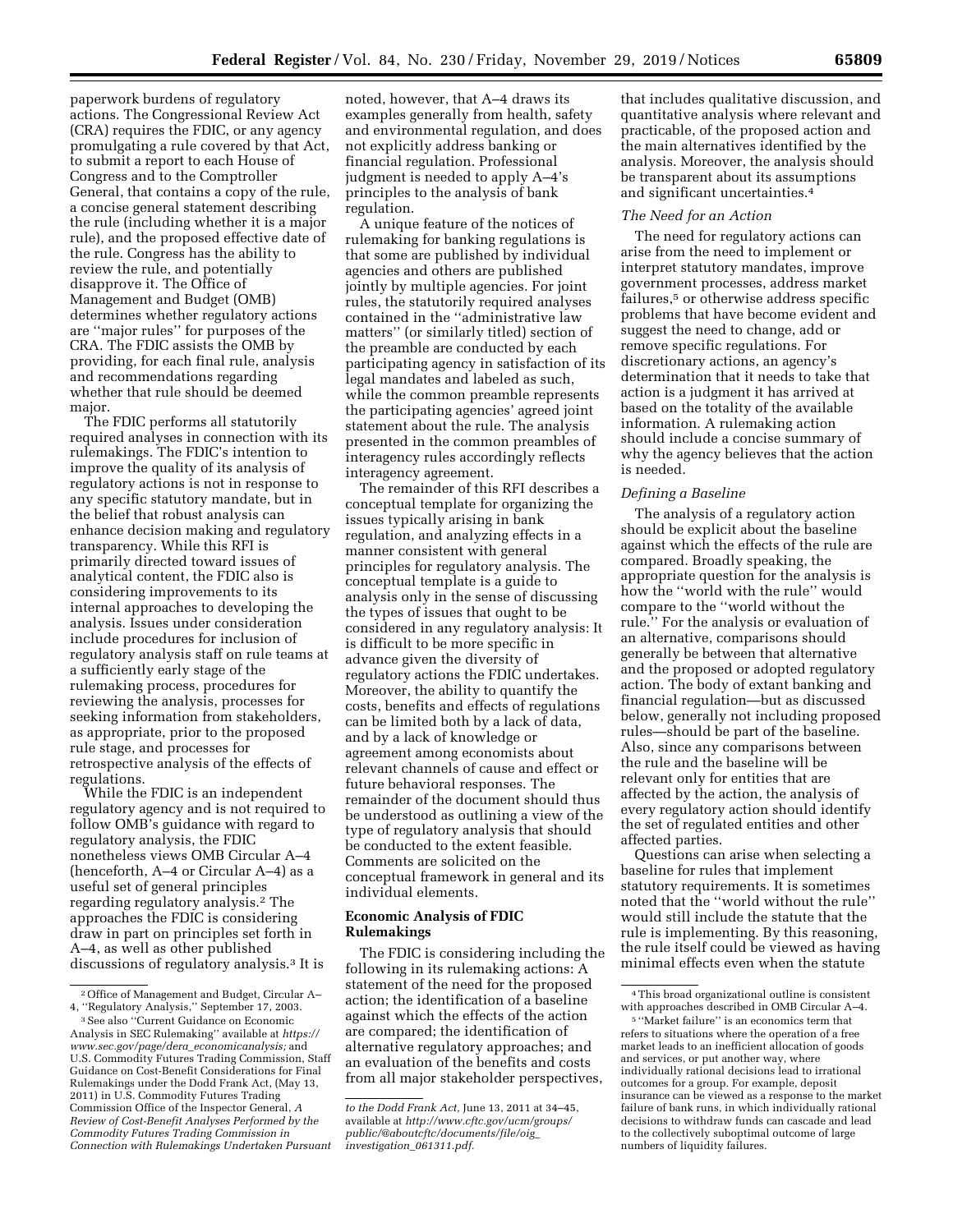has large effects. Circular A–4 states that to facilitate a more comprehensive understanding of the effects of rules, analysis should include a pre-statute baseline.6 While potentially more comprehensive, analyzing pre-statute baselines may also involve implicitly evaluating the merits of statutes. Moreover, since the agency does not have the option of not implementing statutes, pre-statute baselines may not always produce results that inform the decisions actually available to the agency. The FDIC is interested in commenters' views on the appropriate baseline for rules that implement statutory requirements.

Other issues can arise when analyzing rules that finalize or propose rules that have been previously proposed. For some such rulemakings, it might be argued that affected entities have already adjusted their activities as a result of the previously proposed rule. Using this reasoning, if the analyst selects as a baseline the situation that includes regulated entities' adjustments made as a result of the earlier proposal, the action that is the subject of analysis might be viewed as having little effect in itself.

To provide for meaningful consideration of alternatives other than simply finalizing the original proposal, analysis should include a baseline that compares the current action to a situation without the original proposal. When much time has passed between the proposal and the action being analyzed, there may be uncertainties about whether actions regulated entities took in the intervening time were in response to the proposal, or would have been taken without the proposal. Such uncertainties should be acknowledged as part of the analysis.

## *Identification and Discussion of Alternatives*

Rulemaking actions should include discussion of reasonable and possible alternatives considered by the FDIC or proposed by commenters. All reasonable alternatives raised by commenters should be discussed, or reasons offered for why such alternatives were not considered. Otherwise, the extent of discussion of alternatives is a matter for judgment. Some rules may have dozens or

hundreds of individual provisions and discussing alternatives to all of them may not be practicable. Nonetheless, important rule provisions for which there was serious discussion of alternatives during the rulemaking process should be identified, along with the reasons for the course of action chosen. Finally, the FDIC believes that while it is useful to state and evaluate the main alternatives considered in a separate and identifiable section of the preamble, issues raised by commenters that are identified and discussed in other sections of the preamble do not necessarily need to be restated in an ''alternatives'' section.

### *Benefits and Costs of the Action and Alternatives*

In reaching decisions about rules, agencies consider the effects on the public, on regulated entities, and on the achievement of statutory objectives. Decision-makers consider all these perspectives in order to arrive at a regulatory action that is in the public interest. This description of decision making corresponds to two principles that the FDIC believes are important to incorporate in its regulatory analysis: First, to consider costs and benefits from all major stakeholder and policy perspectives; and second, to attempt to identify costs and benefits relative to the concept of broad economic welfare.7

Systematic consideration of the stakeholders and policy interests that can benefit from, or be burdened by, a rule is a prerequisite to analyzing its effects. Bank regulations can be complex and have a broad range of effects on the achievement of statutory objectives, the manner in which banks interact with customers and the type and level of credit and other financial

intermediation services, which in turn can affect the broader economy and the safety and soundness of the banking system.

Identifying costs and benefits accruing to specific stakeholder groups is not the same as identifying broad economic costs and benefits. For example, whether a reduction in banks' compliance expense provides broad economic benefits is a nuanced question. As one extreme, if banks' reduced compliance spending is matched by reduced revenue or wages to compliance professionals with no change in the cost or availability of banking services, it could reasonably be said that broad economic effects are zero. If banks' reduced cost structure results in lower costs to bank customers or greater availability of financial services, the result could be increased economic output, which could reasonably be said to reflect broad economic benefits. If reduced compliance expense results in statutory goals not being achieved, a material increase in future bank failures or other adverse effects, one could reasonably classify the results as broad economic costs.

While there is no universally agreedupon measure of broad economic welfare to use in tallying the effects of bank regulations as economic costs or benefits, the approach described in this document generally is that a goal of maximizing long-term, sustainable U.S. economic output supported by the banking industry, subject to the achievement of statutory goals and avoidance of significant adverse unintended consequences, is an appropriate concept by which to evaluate the broad economic effects of regulation.

To ensure adequate consideration of the broad range of interests that may be affected by FDIC rules, the FDIC believes it would be useful for analysts to consider the relevance of a rule from each of the perspectives listed in Table 1. These are stakeholder and policy perspectives potentially relevant to any FDIC rulemaking. For the first five topics listed in Table 1, the stakeholder or policy perspective may be viewed in an abstract sense as the public interest in the satisfaction of the FDIC's statutory mandates. The remaining topics reflect broader effects FDIC rules can have on banks and the public.

<sup>&</sup>lt;sup>6</sup> Since the "world without the rule" includes existing law, Circular A–4 can also be viewed as supporting a post-statute baseline, and in fact it suggests that multiple baselines may be useful.

<sup>7</sup>A–4 does not state these principles directly, but they fairly capture important aspects of A–4. For example, in stating that non-quantified effects may be important (page 2), that analysis should focus on benefits and costs accruing to citizens and residents of the United States (page 15), that distributional effects and transfers should be clearly identified (pages 13 and 38) and that analysis should look beyond direct effects to ancillary costs and benefits (page 26), A–4 recognizes the importance of considering all perspectives on rules. In stating that analysis should focus on benefits and costs accruing to citizens and residents of the United States (again, page 15), in measuring costs and benefits by reference to the sum of consumer and producer surplus (pages 19 and 38), and in specifically excluding transfers from costs and benefits (page 38), A–4 articulates a vision of regulatory analysis as an attempt to measure net economic effects to society and not just to individual stakeholder groups.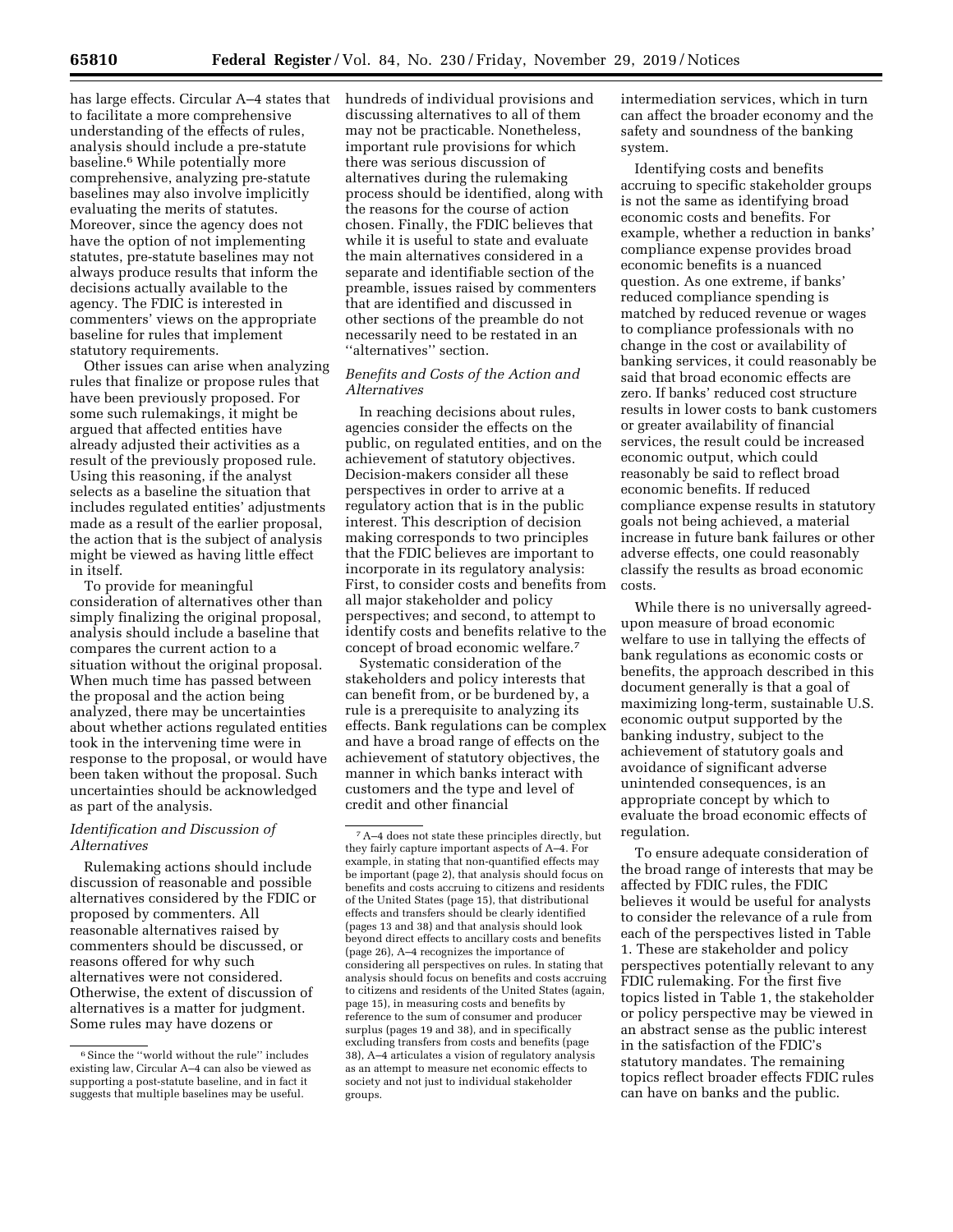# TABLE 1—MAJOR STAKEHOLDER AND POLICY PERSPECTIVES TO BE CONSIDERED IN THE ANALYSIS OF FDIC RULES

| <b>Issue</b>                                                                                                                                                                                                                                                                                                                                                                                                                                                                                                                             | Relevance of rule                                         |
|------------------------------------------------------------------------------------------------------------------------------------------------------------------------------------------------------------------------------------------------------------------------------------------------------------------------------------------------------------------------------------------------------------------------------------------------------------------------------------------------------------------------------------------|-----------------------------------------------------------|
| Effects on the treatment of bank customers or financially underserved communities.<br>Effects on the potential for illicit use of the financial system.<br>Effects on the FDIC's statutory resolution functions.<br>Effects on the FDIC's Deposit Insurance Fund (DIF).<br>Effects on the availability of bank credit and other financial services.<br>Compliance costs or profitability effects on banks or the public.<br>Effects on U.S. economic performance.<br>Distributional effects.<br>Other significant issues, if identified. | Direct effects/indirect effects/no identified<br>effects. |

Much of the regulatory analysis of any rule will consist of describing the expected or potential effects of the rule, including potential costs and benefits, from each of the relevant perspectives listed in Table 1. The first five rows of the table relate to broad categories of statutory goals. Most regulatory actions would be expected to have effects related to one or more of these categories. For any regulatory action, the analysis should consider whether and how the proposed action might affect the achievement of the relevant statutory goals. Topics of interest for such an analysis could include the effectiveness and efficiency of different ways to meet statutory goals, and anticipating potential unintended consequences.

Note that no single stakeholder perspective or policy consideration listed in Table 1 is the most important in all cases. All of the issues identified in Table 1 could be relevant to reaching a decision that is in the public interest. A general discussion of each of these issues and the goals of the analysis follows.

### (a) Effects on Bank Safety and Soundness and Public Confidence

The FDIC has statutory responsibilities to promote the safety and soundness of FDIC-insured institutions, and to ensure that problems at troubled institutions are resolved promptly and at minimum long-term cost to the DIF. For any regulatory action, the analysis should consider explicitly whether the action has the potential to affect bank safety and soundness, describe the nature of the potential effects if any, and bring to bear evidence, to the extent available, on the potential likelihood and magnitude of the safety and soundness effects. If applicable, the analysis should discuss, and quantify to the extent practicable, potential effects on the frequency or severity of bank failures or other FDIC resolution activities. The universe of banks considered may be FDIC-

supervised banks, or all insured banks, depending on the context. Historical experience with troubled or failed banks may, depending on the specific issue at hand, provide evidence on potential effects of regulatory actions. For other issues, historical experience may be of limited usefulness and the analysis would be more qualitative in nature.

(b) Effects on the Treatment of Bank Customers or Financially Underserved Communities

Evaluating the effects of rules on bank customers or underserved communities is an important part of the rulemaking process. Many types of rules affect bank customers. Just as potential safety and soundness effects should be evaluated for any rule, so should the potential effects on bank customers.

For example, consumer protection rules generally reflect statutory goals regarding how banks should interact with customers, counterparties and the general public. Many of these rules are under the exclusive jurisdiction of other agencies, with the FDIC having enforcement authority for the banks it supervises. Some, such as the rules implementing the Community Reinvestment Act, flood insurance requirements, management interlocks rules (designed to limit potential anticompetitive practices) and rules regarding securities issued by banks that are not required to register their securities with the SEC (designed to ensure adequate information is provided to investors), are promulgated by the FDIC and other banking agencies for institutions under their respective supervision. Consumer protection rules that are unique to the FDIC include regulations designed to ensure that depositors have accurate information about the insured status of their deposits.

There are two broad types of effects on consumers that are of interest for the analysis. One is how the rule may affect the potential for consumer harm, and the other is how the rule may affect the

availability and cost of financial services. Just as with the evaluation of safety and soundness issues, historical or other evidence may sometimes help shed light on the potential effects of rules on consumers, although often the analysis will be qualitative.

It also is worth emphasizing that bank customers can be affected by any rules that affect the availability and cost of financial services. In the absence of consumer harm issues, a lower cost and higher quantity of financial services would generally be viewed as a benefit to bank customers, while a higher cost and lower quantity of financial services would generally be viewed as a cost to them. The analysis should consider these types of costs and benefits. For purposes of clearly delineating distinct issues in the analysis, under the approach described in this document these types of benefits and costs would be considered under other headings in Table 1, specifically, ''Effects on availability of bank credit and financial services,'' and ''Effects on economic performance.''

(c) Effects on the Potential for Illicit Use of the Financial System

In its examination program, the FDIC enforces compliance with the Bank Secrecy Act and other mandates designed to guard against illicit use of the financial system, and some FDIC regulations (part 326, part 353) directly support the achievement of these mandates. It also is possible that some regulatory actions in the area of cybersecurity, or other regulations designed to limit operational risks, could have indirect effects on the potential for illicit use of the financial system. The analysis should consider such issues to the extent they are applicable.

#### (d) Effects on the FDIC's Statutory Resolution Functions

Some FDIC rules relate to the resolution process for failing banks. Examples include rules governing the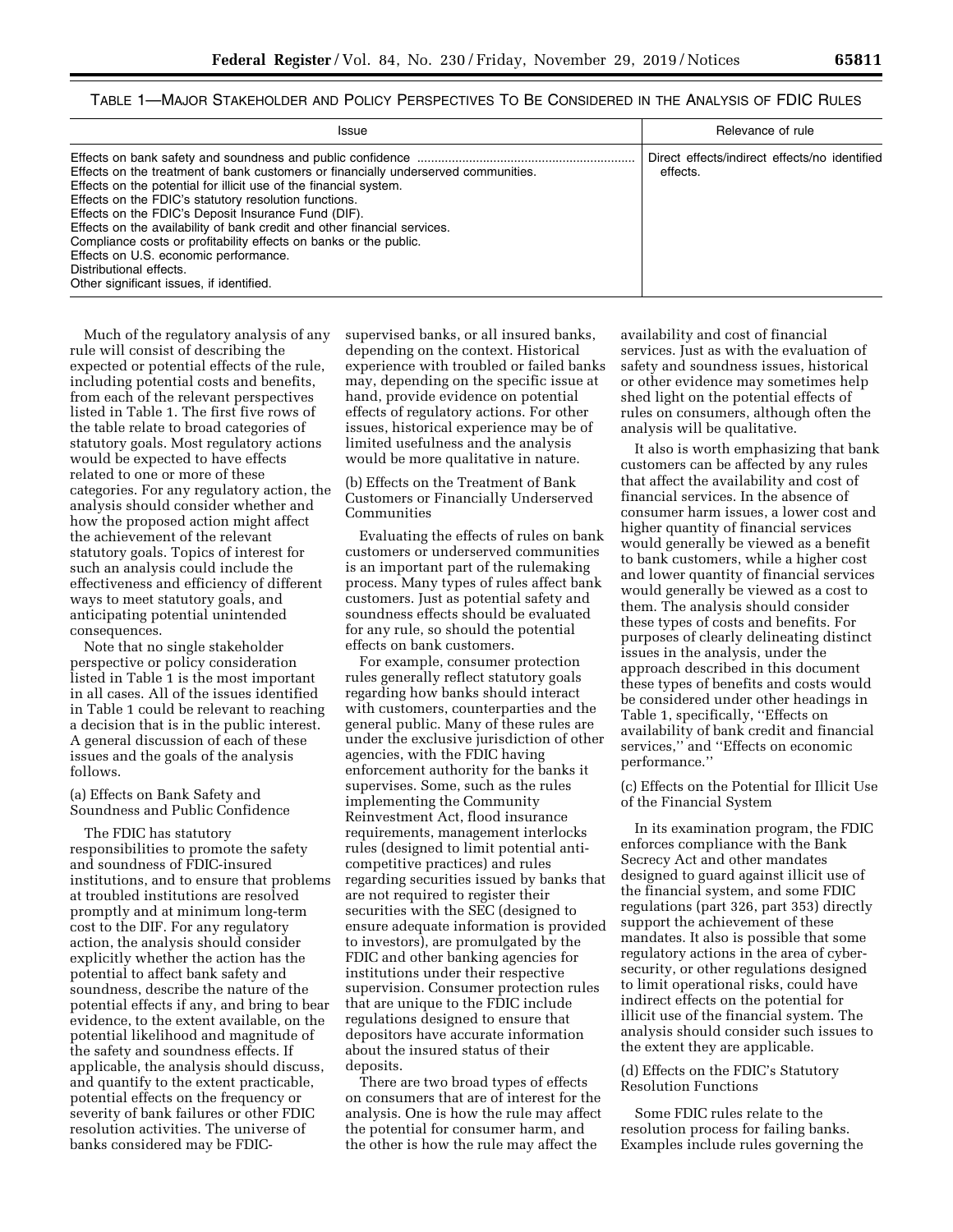insurance coverage of various types of deposits, recordkeeping requirements, resolution plan requirements, rules for the treatment of qualified financial contracts, rules governing the use of the FDIC's orderly liquidation authority, customer notifications in the event a bank assumes another bank's deposits or voluntarily relinquishes its deposit insurance coverage, and other matters.

Changes to these rules could bring various types of costs and benefits. Generally speaking, changes that would increase insurance coverage would tend to reduce the likelihood of panic deposit withdrawals. This would reduce the risk of bank runs but could also be associated with greater moral hazard, and the transfer of risk to the FDIC. Changes to record keeping requirements or resolution plan requirements could increase (or decrease) information available to the FDIC to effect nondisruptive, cost-effective resolutions, while increasing (or decreasing) costs to institutions required to comply with such requirements. Rule changes that affected the type of resolution selected could affect the gross cash flows associated with resolutions as well as their net cost. The importance and relative magnitudes of all such effects would depend on the specifics of the rule change under consideration. The analysis should consider such issues to the extent they are applicable.

#### (e) Effects on the FDIC's DIF

Maintaining an adequate DIF and a system of assessments to ensure that the cost of bank failures is not borne by taxpayers is a core mission of the FDIC. Rules directly related to assessments and the DIF can have important effects that should be analyzed, as noted below. Other rules, particularly in the safety and soundness area, could indirectly affect insurance fund losses and hence the size and adequacy of the DIF. Consequently, the analysis of any rule should consider whether there are potential effects on the DIF.

Part 327 of the FDIC's regulations governs the calculation and collection of deposit insurance assessments and the FDIC's management of the DIF. In principle, changes to these rules could have a variety of effects. For example, changes in the target size of the DIF might affect the volatility of assessment expenses over time, with lower fund sizes expected to increase the need for large premium increases, FDIC borrowings from Treasury, or both, during periods of economic stress. Changes in the method of assessing premiums could affect the distribution of assessments paid by different types of banks, and potentially could affect

incentives for banks to hold certain types of assets or incur certain types of liabilities, depending upon the specific risk gradations reflected in the assessment system. Changes in regulatory definitions of Consolidated Reports of Condition and Income (Call Report) entries used to calculate assessments could have indirect effects on assessments collected, absent offsetting changes to the assessment system. Analysis of the effects of rules should identify such assessmentsrelated effects and evaluate their significance.

(f) Effects on the Availability of Bank Credit and Other Financial Services

The ability to provide credit and other financial services to the U.S. economy is one of the hallmarks of a healthy banking system. In turn, many regulations can directly or indirectly affect the cost and availability of credit and other financial services. Thus, consideration of the potential effects of changes in regulations on the supply of credit and other financial services should be part of any analysis of the costs and benefits of regulations (henceforth, ''credit'' will be used as a shorthand for ''credit and other financial services'' unless otherwise clear from the context).

An illustrative but incomplete list of regulations that could potentially affect the cost, availability and characteristics of credit include requirements regarding capital, liquidity, proprietary trading and stress testing; real estate, appraisal and mortgage underwriting regulations; loan-to-one-borrower and other concentration limits; data collection and disclosure requirements; flood insurance; the Community Reinvestment Act; and many others.

The analysis should consider the potential links between changes in the regulation and changes in the amount or nature of credit that might reasonably be expected to result. Rules that reduce the cost of providing credit would generally be expected to increase its availability, and conversely. As noted in the section titled ''Effects on U.S. economic performance,'' the analysis also should consider whether such rules give rise to countervailing safety and soundness or consumer harm effects. For some types of rules, historical experience or other analysis may provide insight into potential effects. Sometimes, however, there may be little in the way of historical experience or other evidence to guide the analysis, and the discussion will primarily be qualitative.

(g) Compliance Costs or Profitability Effects on Banks or the Public

The analysis of rules should consider effects on banks' regulatory compliance costs and their profitability. This will facilitate identifying the effects of rules on an important class of stakeholders, and is necessary to satisfy specific statutory mandates to identify the effects of rules on small banks. The identification of costs and profitability effects on banks, along with lending effects as discussed earlier, are closely connected to evaluating the effects of rules on broader economic performance.

The analysis of compliance costs should include the identification, and quantification if possible, of: (i) Direct costs of compliance; (ii) opportunity costs of resources used to comply with the action; and (iii) effects that may arise from behavioral changes induced or incentivized by the action. Bank profitability may be affected by these changes in compliance costs, and also by changes in the volume of lending or other activities, or changes in the composition of assets or liabilities.

It may be difficult to estimate potential changes in bank compliance costs or profitability resulting from regulatory actions. Call Report-based analysis of cost and revenue trends may sometimes shed light on the potential range of effects of some rules, and the insights of subject matter experts and commenters may also be informative. For some regulatory actions, it may be beneficial to gather information from banks or other stakeholders prior to the proposal stage.

The analysis should consider the potential for changes in compliance costs or bank profitability to interact with other policy considerations in ways that affect the public interest. For example, rule changes that reduce banks' compliance expense or increase their profitability should also be analyzed from the perspective of whether there are accompanying issues of consumer harm or adverse changes in bank safety and soundness. To ensure clear delineation of distinct issues in the analysis, these issues should be addressed under separate headings regarding safety and soundness effects and effects on consumers.

#### (h) Effects on U.S. Economic Performance

The analysis should consider how the various individual effects discussed in other headings might interact to affect economic performance over time. This roughly corresponds to Circular A–4's guidance that costs and benefits should be considered from a broad economic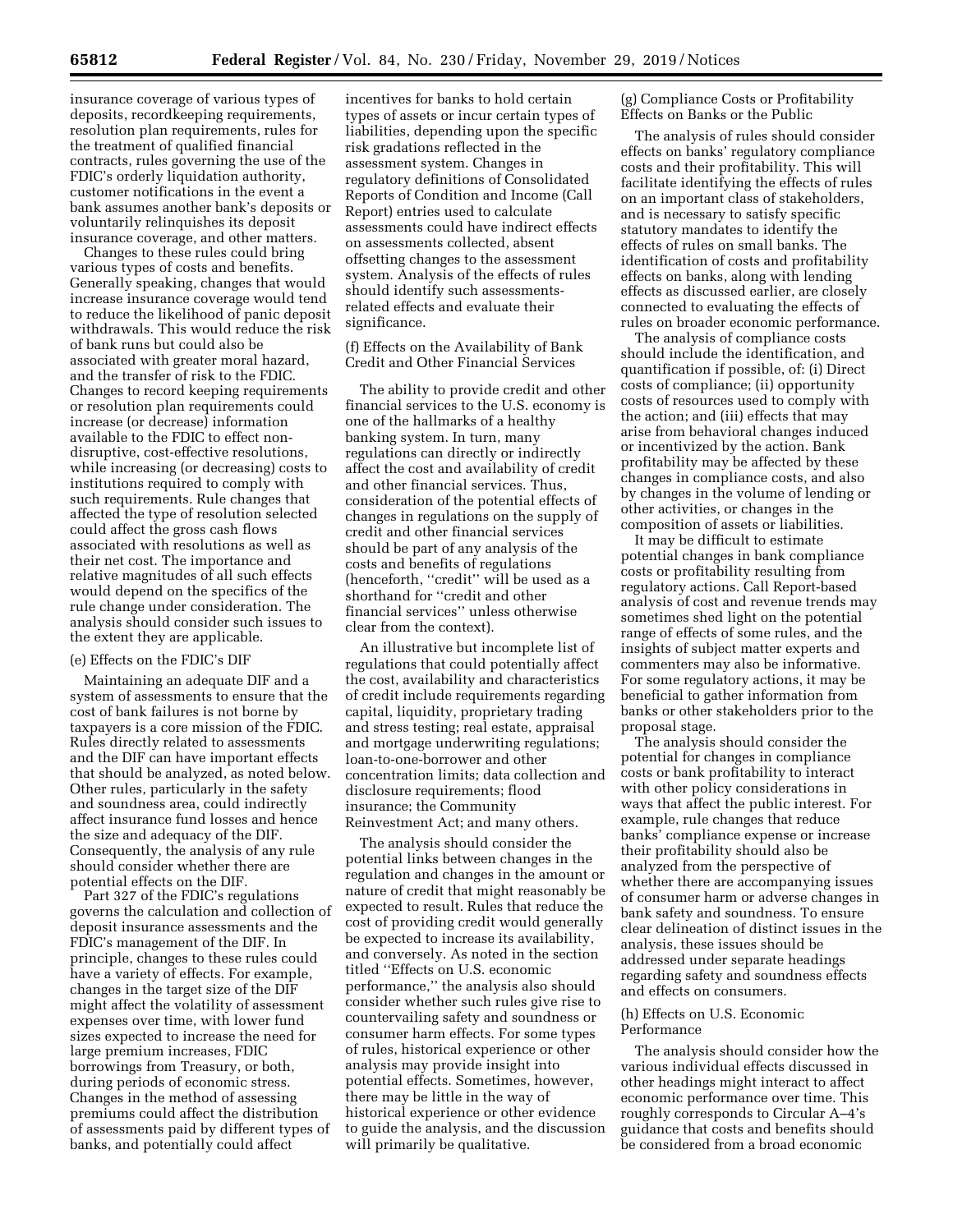perspective.8 This is not to suggest that short-term maximization of economic activity is the goal of bank regulation. Nonetheless, some concept of how rules might affect economic output through time, if this were estimable, would be a relevant consideration in evaluating the effects of rules.

If a rule results in some expansion or contraction in bank lending or other financial services, it is reasonable to expect some corresponding effect on measured U.S. economic output. For most rules such effects are likely negligible, but some rules could have effects that are important enough to warrant notice, and the analysis should consider whether this might be the case.

Next, if a rule has potentially material safety and soundness effects such that the likely frequency or severity of troubled or failed banks is affected, effects on economic output would also be expected. An increase in the volume of troubled and failed banks would be expected to have negative effects on economic output. In the extreme, banking crises may have substantially adverse spillover effects on economic output. Conversely, avoiding the adverse effects on economic output of bank failures might, all else equal, result in a steadier level of output through time. Some rules may present a tradeoff in which some potentially stimulative effects need to be evaluated relative to the possibility of longer-term adverse effects on safety and soundness, or in which some potential long-term safety and soundness benefit needs to be evaluated relative to some possible dampening of bank activity.

Similar considerations apply to rules that strengthen or weaken consumer protections. Removal of restrictions, or reductions in compliance expenses, for example, could be expected to reduce the cost of affected financial products and increase their dollar volume, with a resulting increase in economic activity. If the result could include an eventual increase in the frequency or severity of consumer harm, however, there could be ramifications to the affected consumers and thus the broader economy.

Effects on economic output of rules are inherently difficult to quantify, and even more so when there are tradeoffs

involving potential future safety and soundness or consumer harm effects. Quantified estimates would generally be obtainable only by making a number of assumptions, each of which is subject to uncertainty. Transparency requires that decision makers and commenters should be informed about the assumptions, and the nature of the uncertainty surrounding such assumptions and the analysis in general.

#### (i) Distributional Effects

Changes in rules can cause a variety of distributional effects. Some rules can increase, or decrease, incomes of entities that provide services to banks. Capital requirements, by affecting the mix of debt and equity at banks, can affect the portion of bank funding costs that is tax-deductible interest. This can change banks' tax obligations, resulting in a transfer between banks and the Treasury. Changes in deposit insurance premiums can affect the distribution across banks of the cost of funding the deposit insurance system. Consumer protection rules can potentially have distributional effects as between banks and their customers. Safety and soundness rules can increase or decrease the assessments cost to wellrun banks of paying for future bank failures, and can affect the cash needed to resolve financial system stress.

Distributional effects by their nature may not be associated with any change in economic output, and it might be said of such effects that one person's benefit is another person's cost. Distributional effects nonetheless are often of great interest and concern to the parties affected by rules, decision makers need to be aware of them, and accordingly they should be identified as part of the analysis.

# (j) Other Significant Issues, if Identified

Some rules may give rise to issues not covered by the list in Table 1. Examples could include rules that could have effects on wages or on state, local and tribal governments—effects that are required to be identified as part of major rule recommendations. The analysis should address these issues as applicable.

#### **Request for Comment**

analysis. 9See Circular A–4, pages 44–47. are not limited to the following. The FDIC seeks comment on all aspects of this RFI. With regard to the substance of regulatory analysis, the FDIC is interested both in commenters' broad views, and in examples of analytical approaches, or sources of data or other information, that may assist in the analysis of specific rules or classes of rules. Topics of interest include but

• Appropriate concepts for identifying the broad economic benefits and costs of changes in bank regulation;

• Effects of changes in regulations on the safety and soundness of banks;

• Effects of changes in regulations on the incidence of consumer harm;

• Effects of changes in regulations on the achievement of the FDIC's statutory objectives regarding failure resolution or the deposit insurance system;

• Ways to achieve statutory mandates in the most efficient and effective manner;

• Approaches to anticipating potential unintended consequences of regulatory changes;

• Effects of changes in regulations on the cost and availability of bank credit or other financial services;

• Effects of changes in regulations on the direct and indirect costs banks incur to comply with these regulations;

• How to evaluate the effects of changes in banks' compliance responsibilities on the achievement of statutory objectives regarding safety and soundness, consumer protection or other matters;

• Effects of changes in the cost and availability of bank financial services on U.S. economic output;

• Effects of changes in bank regulation on the frequency or severity of bank failures or banking crises, and consequent effects on U.S. economic output; and

• Distributional effects of changes in bank regulation.

The FDIC is also seeking comment on an issue regarding the format and presentation of regulatory analysis. Specifically, Circular A–4 recommends the use of accounting tables to summarize the analysis.9 Such tables are intended to identify key costs and benefits of rules, including costs and benefits that are monetized, quantified but not monetized, and not quantified.

The FDIC believes there are arguments for and against the use of such tables to summarize the analysis of bank regulations. On the one hand, there often may be an insufficient basis for quantifying key costs and benefits associated with banking rules. The result may be that such tables could tend to be sparse, in the sense of containing few or no numbers. Comparisons between quantified and non-quantified benefits and costs in such tables could be misleading, and quantified estimates could only be understood relative to a clear discussion of underlying assumptions and uncertainties. There also may be costs or benefits that do not easily fit into a

<sup>8</sup>See, for example, the A–4 discussions on pages 15, 19 and 38, to the general effect that the goal of analysis is to identify effects on all U.S. citizens and residents, that the proper measure of net benefits is the sum of producer surplus and consumer surplus, and that costs or benefits to individual groups in the form of transfers are to be viewed as distinct from, for example, ''*costs to society*'' (page 38, emphasis added) and therefore not to be included in costs and benefits identified as such by the